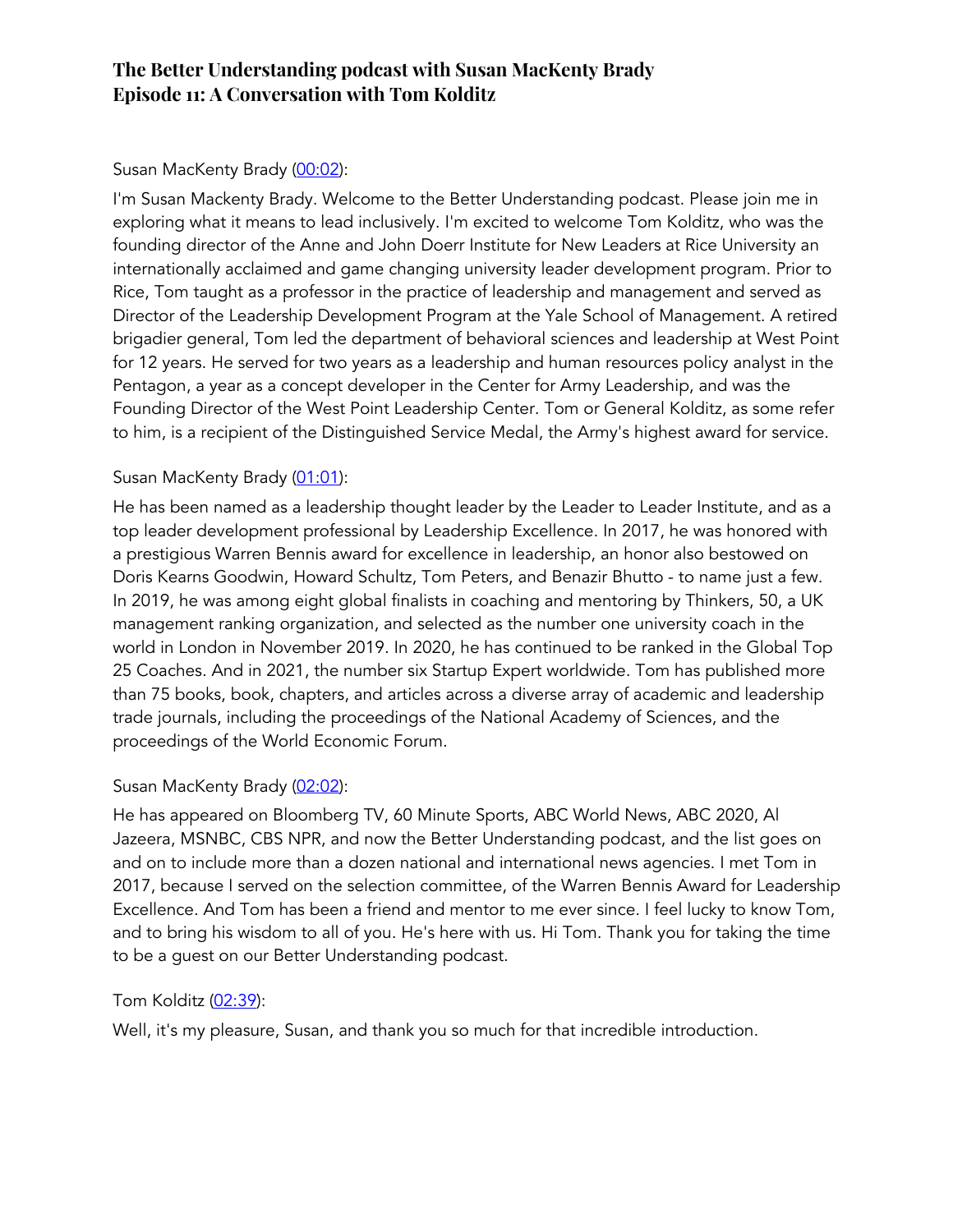### Susan MacKenty Brady (02:43):

You're the one that's incredible, but I gotta tell you, there's probably stuff about you that our listening audience might not know if they looked on LinkedIn and listened to that introduction. So what do you want our listeners to know about you that I didn't cover?

### Tom Kolditz (02:57):

I often introduce myself as a soldier, scholar, mutt. You know, I've spent time in the military, in leading organizations in a very practical sense, but I also have a PhD in social psychology and I understand leadership research and the academic side. And in the last 10 to 15 years, rescue dogs have become very popular and people understand the value of a mutt. I mean, you ideally get the best qualities of multiple breeds and hopefully not the worst qualities of multiple breeds. I'm gonna say I'm a soldier, scholar, mutt with the best qualities of both those breeds.

### Susan MacKenty Brady (03:41):

Oh, I love this. So I'm gonna dive right in soldier, scholar mutt, to the conversation of diversity, equity, inclusion, leadership, all that jazz. My question is what fuels you about this work? And maybe you can define what this work is for you.

### Tom Kolditz (04:00):

I think for most good leaders and definitely for me, the idea of justice in the way that we interact in the world is very, very important. And I see challenges in diversity and inclusion as being unjust. It just is intolerable to me. Now, there are other pragmatic reasons that I'm very interested in diversity, equity and inclusion. I think it's really important for everyone to lead in that way. I think that often there are diversity, equity and inclusion solutions to problems that if leaders just frame them in that way, that they'd be able to get to the other side of a knotty issue for them.

### Tom Kolditz  $(04:49)$ :

What drives me? What gives me the passion is the sense of fairness and justice. And another thing about me that people may not know is that I have two daughters and they're both very independent. And both of them have advanced degrees and they're doing a great job. Both of them were raised to feel that same sense of commitment to the underdog, the same sense of commitment to fairness. And one of my daughters is a special education teacher, and the other one is an assistant district attorney. And so I see both of them being driven in the same way, by a sense of fairness and equity and inclusion. It wasn't my deliberate intention to help raise them that way. That is our family. That is the way all of us think in the family,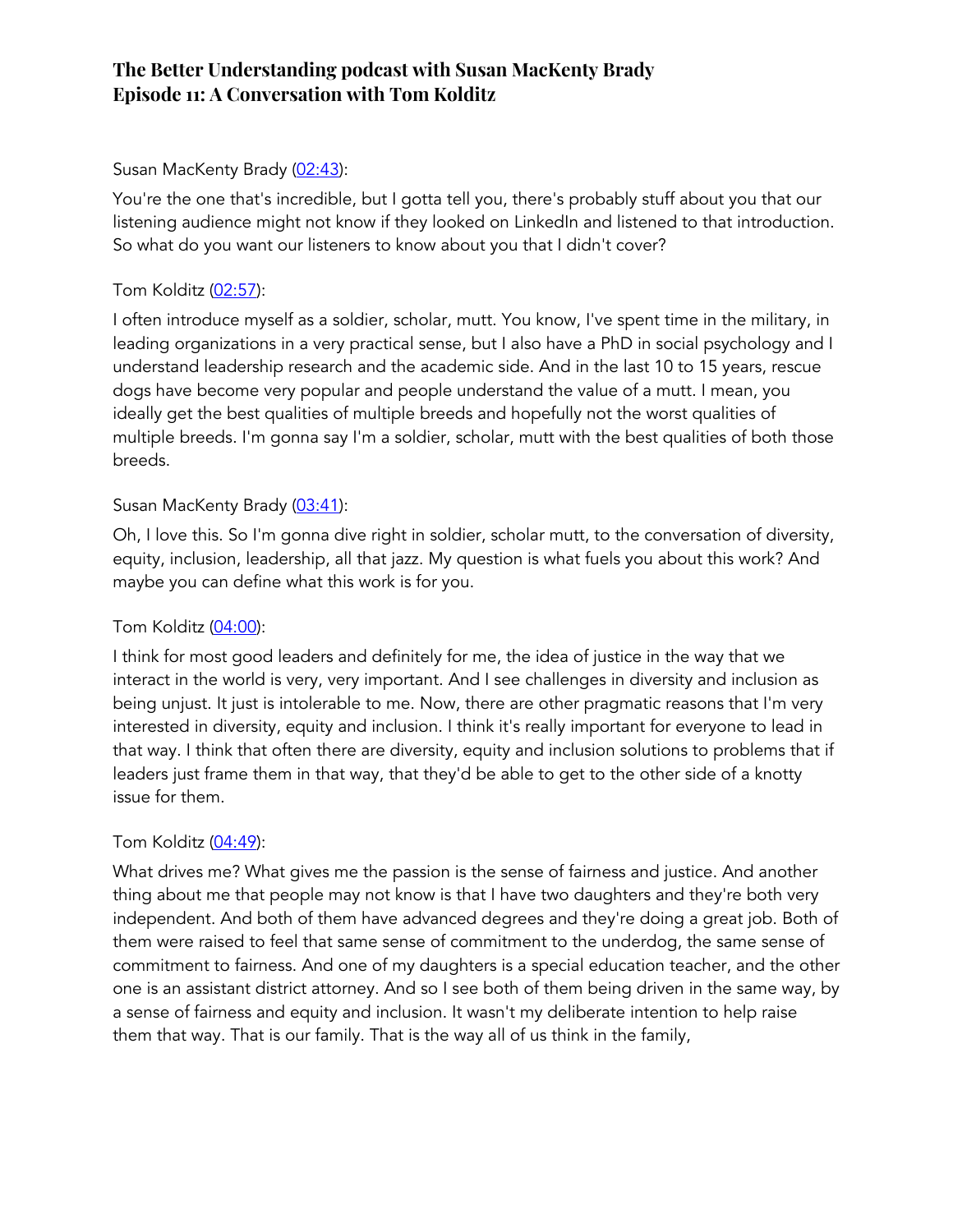### Susan MacKenty Brady (05:45):

The whole premise of your work being focused around fairness and justice democratizes the answer to the question I'm about to ask you, which delights me because I think we need some new language around DEI and B. I think we need to talk in ways that people who have in some ways felt marginalized by the conversation can come in. Maybe in your own words, you can share why you think more inclusion at work is needed. And also what's driving all the focus.

### Tom Kolditz (06:17):

What it really means is that you're taking the unique values of people that are in the organization and you're bringing them forward instead of somehow suppressing that. And that can't help, but make a better organization. I mean, it just can't for me, it's, again, the mutt, it's a pragmatic thing. It restores justice and fairness. It also creates a better organization because you get more out of everyone.

### Susan MacKenty Brady (06:47):

You've probably read and written more on leadership than most people alive today. And I'm debating whether this is an oxymoron. How would you define leading inclusively? Is leadership, good leadership, inclusive leadership? And we're just at a moment in time where we're having to focus that truth. And how would you make sense outta that? So how would you define leading inclusively?

### Tom Kolditz (07:10):

There is a fairness component to it. But to lead inclusively is to take inclusivity, and take the recognition of the value of others, and to turn that into a multiplier. To turn it into something that's gonna make the organization more effective. And I think that sometimes if people don't fully understand the fairness aspect. Anybody understands the pragmatic aspect, once they see it in action. And like most other forms of leadership, until you see it, until you recognize it, until you practice it a little bit yourself, you're not gonna be very good at it. Leadership is a matter of practice, not knowledge. So that's kind of how I would define it.

### Susan MacKenty Brady (08:01):

So can you share a story to bring that home, about when you have felt you have fostered inclusion or greater understanding?

### Tom Kolditz (08:08):

I was commanding an artillery unit near the DMZ in the Republic of Korea. And I had 550 soldiers. Most of whom were fairly isolated. 95 of them were Korean soldiers. And each American military unit, in the area had the same kind of ratio. These Korean soldiers were highly selected to be in our units. Many of them had college degrees. A lot of them were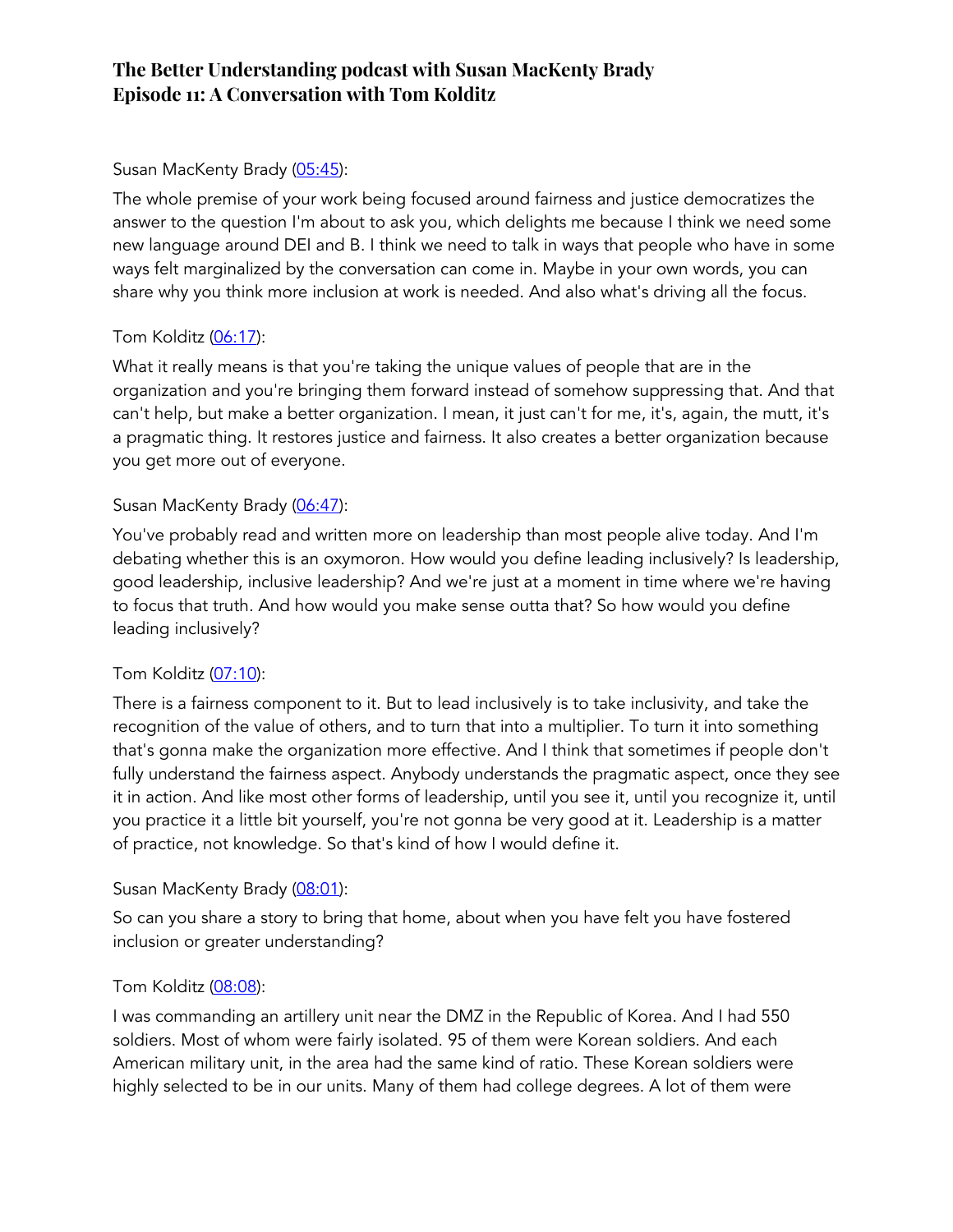computer scientists. They were all black belts in TaeKwonDo. They ran our complex systems, like parts ordering systems. And when I got to this unit, they were being almost abused by American soldiers. But the Koreans, you know, they were fit in different ways. American soldiers like to run distances, they would run four or five, six miles in the morning and the Korean soldiers weren't used to that. So they tended to drop out and, and tended to be not as physically dominant as the American soldiers.

# Tom Kolditz (09:13):

And the problem was not just in my unit, but in neighboring units. There were a handful of suicides because of it. The Koreans were demoralized. And my initial thought was, this is really unfair. They're not recognizing the talent that these individuals have. And of course, the reason that we had these soldiers was that in the event of a war, there was a need for translation. And there was a need for a lot of coordination. So one day it occurred to me that if that was their value, that part of my responsibility as a leader was to train, leveraging that value. So I issued an order to all 550 soldiers that when we were in the field on field trials, practicing all of our wartime maneuvers, and in particular, the kind of maneuver where we would pass through another unit moving forward, which is fraught with danger, friendly, fire problems, and so forth.

# Tom Kolditz  $(10:14)$ :

I said that the entire exercise would be conducted in Hangul the Korean language. And all of a sudden these 95 Koreans became the most valuable people in the unit because everything had to be translated. All the written documents had to be translated. Every radio transmission was in the Korean language and very quickly, these American soldiers began to appreciate how valuable these people were. And I could argue that I did it because I wanted to integrate them. But the reality is - that's war in Korea. That's what we had to train for. And so for me, it was just a reminder that, when people are different, when they're in the minority, that they generally have really important things to add to the organization that can often be suppressed for no good reason. And it changed everything.

Susan MacKenty Brady (11:12):

I bet.

# Tom Kolditz (11:13):

Koreans were always in the four-person rooms with each other. Within a year are so they were all intermingling in rooms and not avoiding one another. So it's just a reminder to me that there's a practical aspect to this, along with a fairness aspect, and that when you use one to get to the other, you improve the organization pretty significantly,

# Susan MacKenty Brady (11:38):

Tom I'm so grateful for that example. This, brings the point home. You know, we talk about value and unique contribution all the time. It's what you can't see, or aren't used to, that maybe you need to look at a little closer. I'm wondering if you have an example when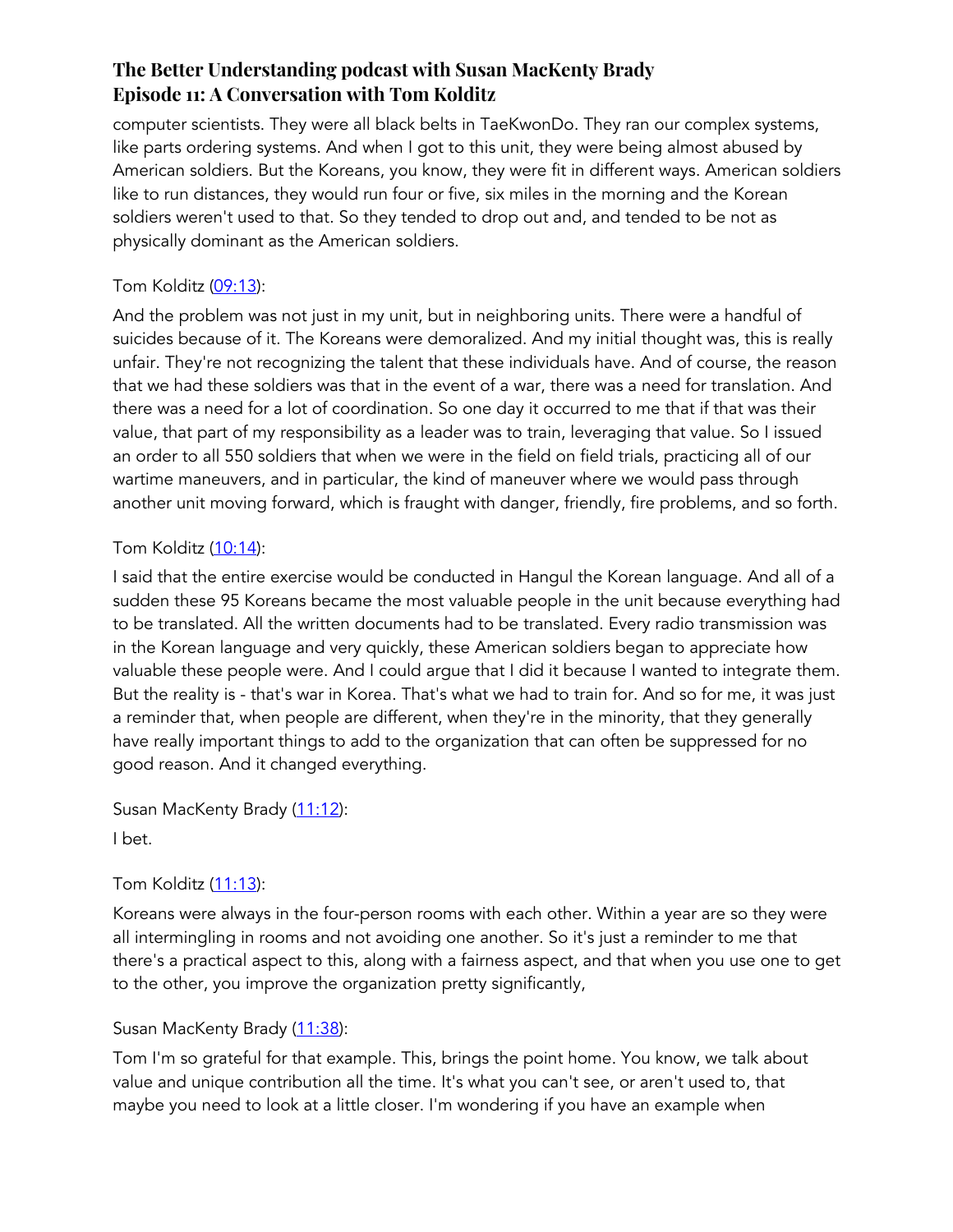something like this was done for you in your career where you didn't feel valued or went from sort of not fully being engaged to a time when you did, because there was an overt move to bring you closer in.

# Tom Kolditz (12:10):

I've always been so suspicious to academics. They see me as a soldier, a general officer, somehow they forget that I've got 75 publications and that my Vita is 35 pages long. I was brought into Yale, to the Yale school of management, by a terrific leadership author and teacher named Jeffrey Sonnenfeld. And he was my advocate. He knew he wanted me to come there and build a leadership program, but I did not look or sound like your typical Yale professor. And so he basically took my Vita and went faculty member to and said, listen, we're not giving anything up. We're getting a great professor. And we're getting this person with all this leader development experience. It was really important because I decided in January that I'd go and work for them - January of 2012. And Jeff said, okay, well, what'll happen is that the entire faculty, the school of management will vote on you. And then once you pass that vote, you can begin working. And I said, oh great. What'll that take like two weeks? And he said, no, that'll be in May. Meanwhile, I'm turning down other job opportunities. And you we're getting closer and closer to the summer turnover. And I felt very vulnerable. And he said two things to me, one of which was, was a little disturbing. And the other was confidence building. So the confidence building thing he said was, listen, you're already pretty accomplished. And we have a lot of assistant professors that don't have a Vita as rich as yours. And so I'm advocating for you. And I don't think you need to worry. And I said, well, couldn't, they speed it up? And that's when he said, the second thing. He said, Tom, Yale university is a 312 year old institution. It's not gonna change for you.

Susan MacKenty Brady (14:15):

<laugh>.

# Tom Kolditz (14:16):

And I sweated it out. And, they voted and I was in. So alls well that ends well. But I, I felt like he was managing the fact that I was different.

# Susan MacKenty Brady (14:26):

It's so interesting. It reminds me, and both examples happen to be in academia. But it reminds me, we just had Sonya Jacobs. Who's the Chief Diversity Officer and Advisor to the President of the University of Michigan as a guest on the podcast. And she was talking about how, as a staff member, not an academic, she literally was shopped around by her manager who saw her impact and the change she could be making in the university. But really carried her card for her. And so what it brought up for us in that podcast, which I'd love to talk to you about is the role of sponsorship when it comes to having access to opportunity. How do you see sponsorship and maybe even allyship? Can you talk about that a little bit?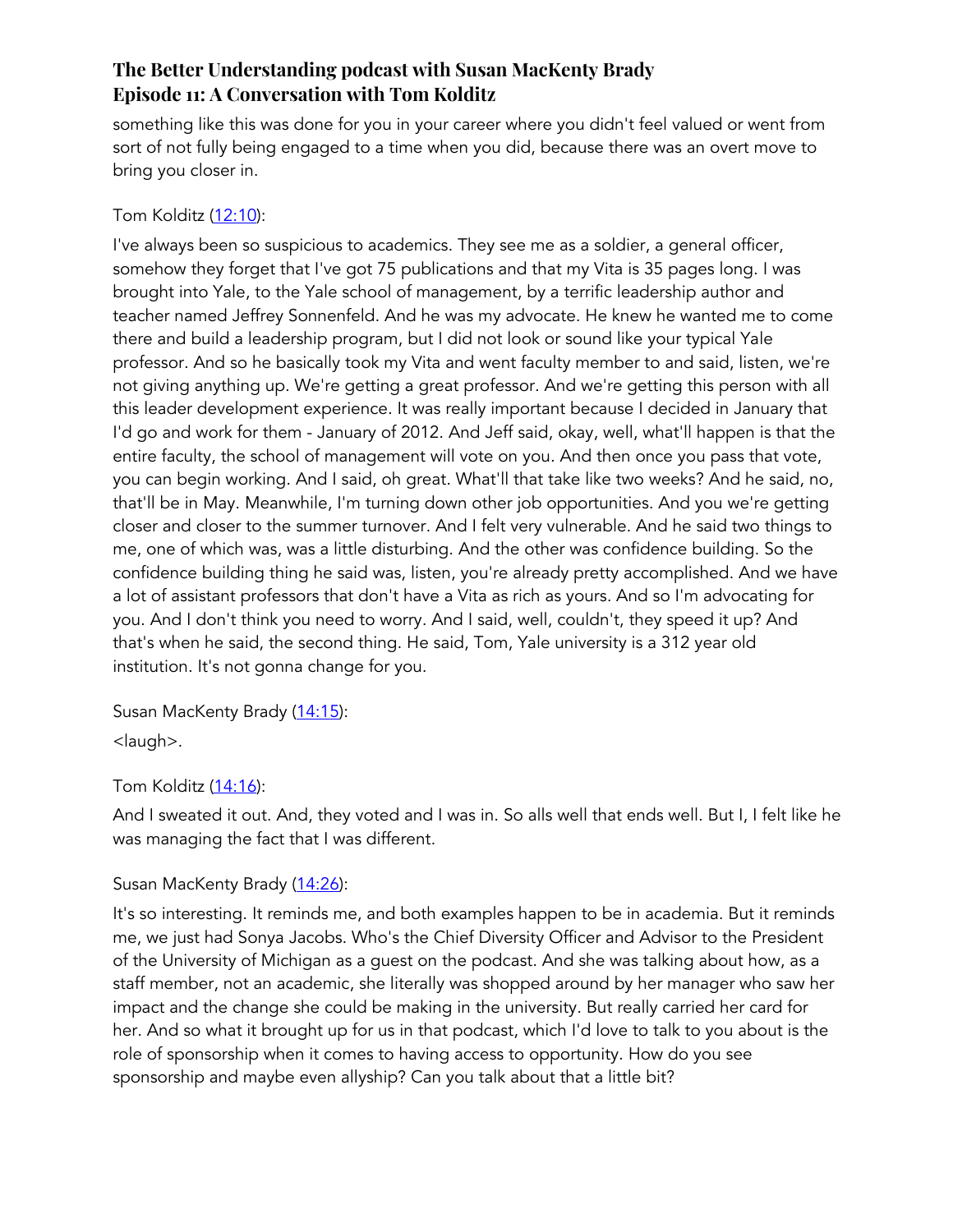# Tom Kolditz (15:10):

Sure. Well, first of all, I really believe that a lot of the advances that we see in diversity, equity, inclusion in hiring and in the formulation of an organization doesn't happen by committee or by a faculty senate. It's because individual people make the right decisions. I really do believe that when you see health in an organization, there's probably a CEO or some other senior leader who is making that happen. If somebody does not say this is worth doing. And so we're going to avoid the typical biases and the typical pitfalls in hiring, and we're gonna make this happen, then it, then it just won't happen. I mean, I've been around academia. Academia's not covered itself in glory when it comes to diversity, equity, inclusion. And every individual professor, I think has a pretty good attitude, but when they get together as a committee and they start hiring people, they can't find the way to make an endorsement around. Well, you know, who on paper is the best person here. And consequently, you know, you go into physics departments and it's 95% white males.

### Tom Kolditz (16:29):

And so I really believe that individuals play a major role in that in terms of the sponsorship and advocacy. I've actually done a lot of that. Mostly I would say with women. And I would also have to say that I've gone way outta my way to ensure that gay, lesbian and transgender people that were in and around my organization were able to have the same kind of advantages and were brought into the organization in ways that would recognize their value. And interestingly enough, the thing that I've run in the most with that kind of advocacy is that my own advocacy tends to outrun that of the person who I'm trying to help. I'll help develop a tremendous opportunity for them. And they're like, well, I couldn't possibly do that.

### Susan MacKenty Brady (17:23):

It's a thing. It's not your imagination. That's been one of the refrains with me, with women, but I find myself doing it as well. It's why we need to develop sponsees.

Tom Kolditz (17:34):

That's a great idea.

Susan MacKenty Brady (17:36): We also develop sponsors, right?

### Tom Kolditz (17:38):

That's a great idea. Yeah, you're right. Because sometimes we create our own limitations. But I have always felt good when I could develop an opportunity for someone else who may not have had that opportunity otherwise. That makes me feel really good. Since I've done this for such a long time, I tend to recognize in someone, the ability to succeed at a certain job or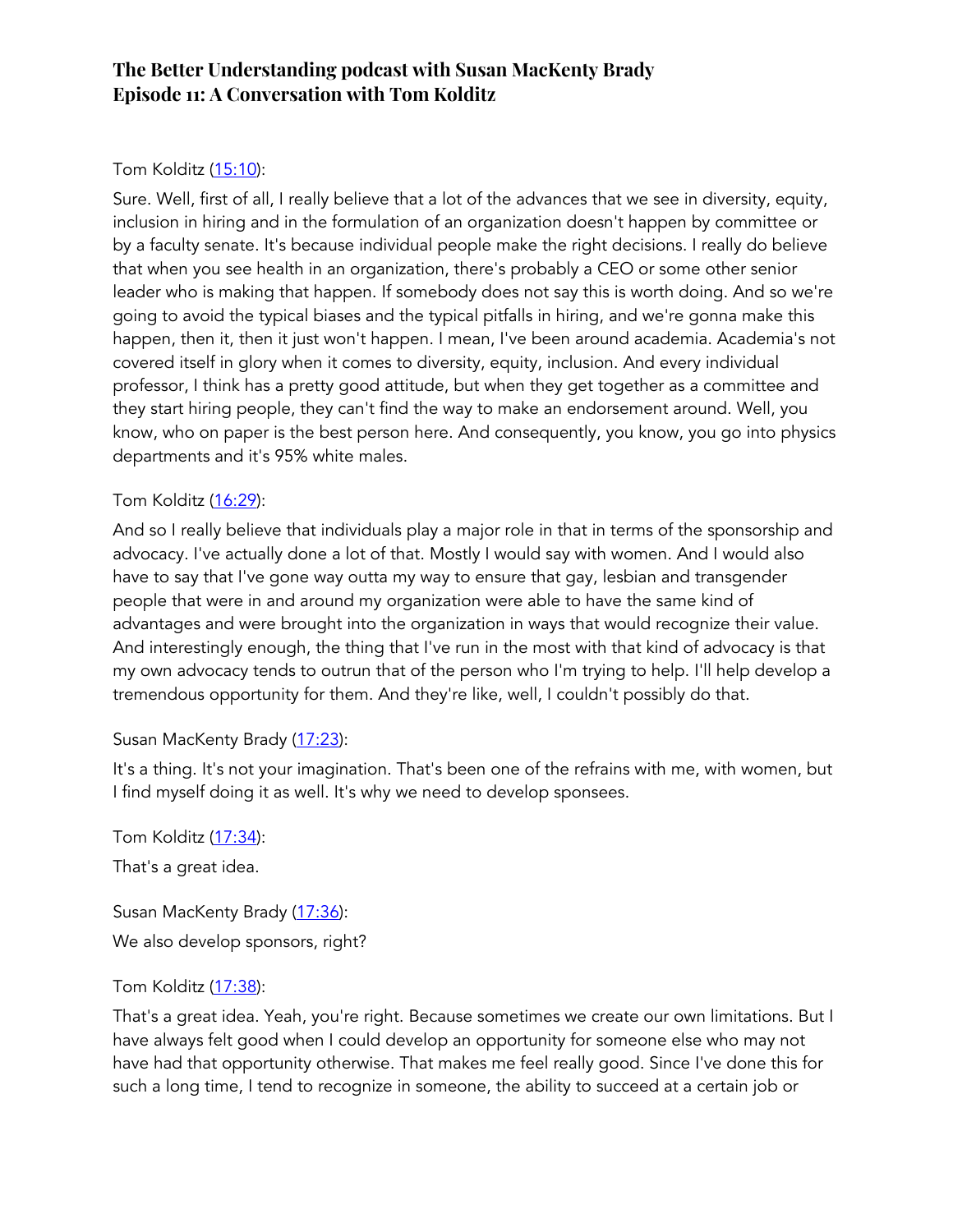certain level. They don't always trust my judgment in that respect when it comes to them. But I have more confidence than they do.

# Susan MacKenty Brady (18:17):

There's a saying, as you probably have heard, if you don't intentionally include, you run the risk of unintentionally excluding. And what I'm hearing you say is, gosh, one of my skills is I not only intentionally include, I intentionally sponsor and see the gifts of what people bring. So if that's one of the skills of an inclusive leader, how do you cultivate that? And what other skills do you need to cultivate to be an inclusive leader?

# Tom Kolditz  $(18:46)$ :

Well, I think the way that you cultivate the former, you know, what we've been talking about in terms of sponsorship is that you do it. You make yourself do it once or twice. And what happens is, it's addicting. Because all of us enjoy operating on the world. We enjoy wiggling one end of a board and seeing the other end wiggle. And so when you leverage your knowledge and your confidence in people, in ways that cause them to advance and thereby their organization advancing, it's extremely satisfying. I think there's a momentum to be built where after you've done it once or twice, you know, then it comes much easier to you. And the other thing about it that one of the pragmatic things that I think is also important because every leader wants to do the right thing. They don't want, they don't wanna pick the wrong person. You know, just because. Over time you gain enough confidence that if it is the wrong person, you're strong enough to say, Nope, I'm not setting this up. I'm not faking this. They're just not ready, or what have you. And it's hard to do that unless you've had experience on the other end where you know what right looks like. And that gives you the strength to not make those silly mistakes, where someone winds up getting pushed up or into a job that they're not ready for.

# Tom Kolditz (20:17):

I think other qualities of diversity in terms of leadership, and this is a really challenging skill. It's hard to talk about what people bring to the organization without running the risk of stereotyping them. I was very excited about a multicultural leadership coursel put together other at Yale. It wound up being a disaster, because anytime we tried to characterize leadership in another culture, now we were stereotyping people. And so we were criticized for that. So I think the ability to gently and tactfully capture what unique qualities people in the organization can bring forward and get them moved forward without being clumsy and stereotyping people and embarrassing people. And that sort of thing. That is a skill. That is an influence skill that is polished because there are a million pitfalls, especially for a 65 year old white male leader.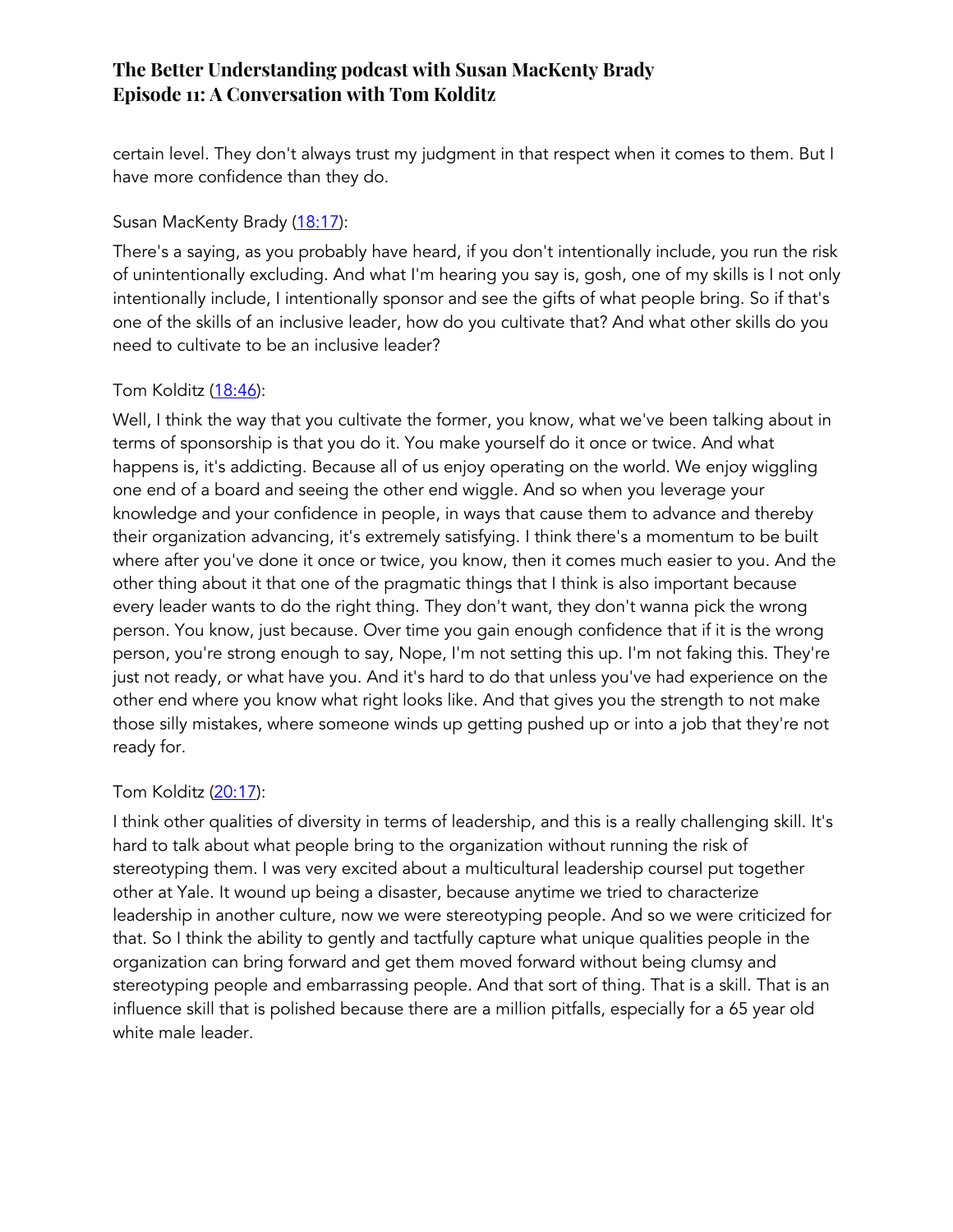# Susan MacKenty Brady (21:26):

This backing away from exactly what you're talking about, which is, all the good work we're doing to include those who haven't been included, to see those whose skills haven't been seen. There seems to be a collective sort of... I literally have this metaphor of this chair backing away from a table by the very people, mainly men, mainly men in power we need to lean, literally pull up and say, okay, tell me more about you. What do we do about that? About that fear about those pitfalls? What did you do about that when you messed up by accidentally stereotyped and got the gift of feedback? What did you do?

# Tom Kolditz (22:05):

First of all, I was horrified at myself. And I have spent time myself worried about my career, worried about some thing that I say that is wrong, that all of a sudden is on social media. And within hours, I'm looking for another job. That is a real possibility. I think people are concerned about something that is more possible than probable. They catastrophize around it. And especially people who deep down are quite committed to diversity, because there would be nothing more horrible than to be committed to diversity and inclusion, and somehow getting fried because of something inadvertent that you said. If you were a bigot or, you know, you didn't care, then it would be more tolerable. But to those of us who really deeply care, it would be nothing worse.

# Tom Kolditz (23:05):

So I think one of the things that can help leaders in that respect is that about the time they're feeling like they need to be self-protective and pull back, they need to double down on being more vulnerable. And they need to say, I'm trying to do this. You know, don't let me screw this up. I wanna be helpful. Don't let me screw this up. And if you surround yourself with people who are not like you, then it almost doesn't matter what DEI angle you're dealing with. Somebody else is gonna be there for you. And they're either gonna stop you from saying something dumb. Or when inevitably you do say something dumb, they're gonna help smooth things over. Withdrawing more makes you more vulnerable than just saying, help me to get this right, because it is complicated. This is not leadership 101. This is graduate level.

# Susan MacKenty Brady (24:07):

Give me 10 women. And I'll show you 10 different responses to the exact same comment, right? So there's subjectivity in all of this, right? Which is why I tend to remind people, our friend, Jim Koozis laid this out. And many other scholars in leadership, that leadership is first and foremost a relationship. It's a social construct. And therefore we have to connect with people as individuals. And the fact that when we do it wrong, we lean in and we look to do it, right. So that's inspiring. So as we think about wrapping up Tom, what is the most important skill we can practice that will lead to more inclusivity? What do you wish to leave people with?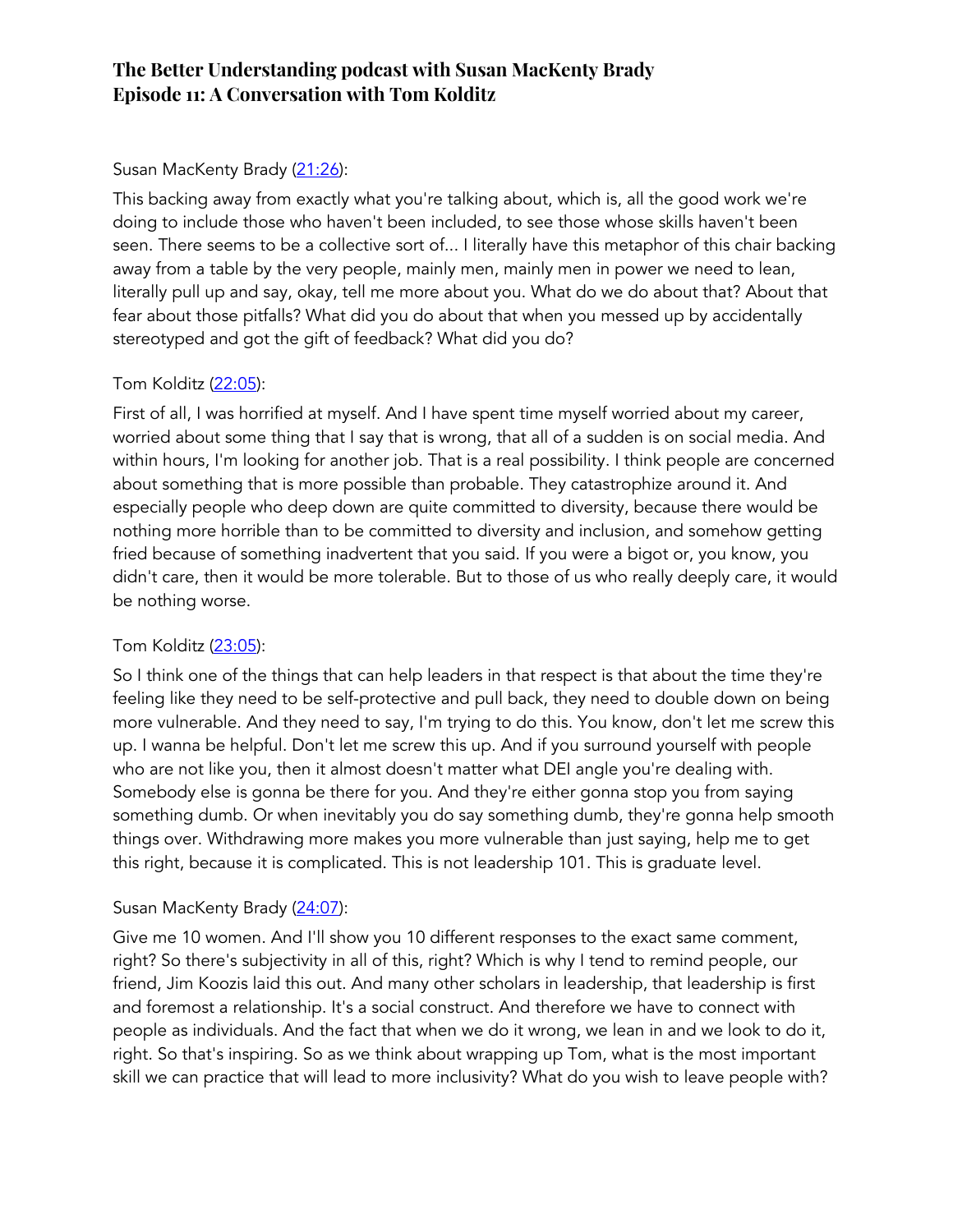# Tom Kolditz (24:50):

You know, whether you do it by reading or by who you associate with, or by the hobbies that you have, you have to push yourself into an open mind. You have to push yourself into the realization that there are billions and billions of people who are not the least bit similar to you, billions. And that all cultures are worthy of respect and participation. And when you try to learn more of about complicated diversity perspectives, like the just awful, crazy things that transgender people and their parents are going through right now, if you understand transgender science, gender identity science, it's easy to identify into that culture and, and with transgender people. But so many people don't try to understand, or they substitute their own beliefs. That same principle applies, whether it's race or gender or anything else, you know, you have to be willing to age in the reality of the cultures.

# Tom Kolditz (26:13):

I am fond of saying that if you can't see the world through the eyes of the people who you're trying to lead, how can you possibly say the right thing to influence them? How can you possibly lead them? If you don't see what they're seeing? And so experiencing other cultures is really important to me. There is no food I won't eat. There is no movie I won't watch. There is no art that I won't look at. And the more you do that, the more you, you become capable of that kind of outreach. We were talking a little bit ago about children who grow up in multiple foreign countries, and it's not just military children, but it's expatriate businessmen, it's foreign affairs people, embassy people. What you find is that they are among the most tolerant and diversity aware people in the world. And it's because they've looked at all these societies that are different and the rules that they had for themselves change around them. And they realize how arbitrary so much of what our culture is. And so if you can remap in a month's worth of experiences, what military children get in 18 years of moving around, it's the same process of cultural appreciation and recognition that puts a leader in the frame of mind to solve some of these challenges.

# Susan MacKenty Brady (27:47):

What it boils down to, is what's possible If we didn't let ourselves feel better around differences or worse around differences. Right?

Tom Kolditz (27:58): Right.

# Susan MacKenty Brady (27:59):

What you're talking about is just broadening your aperture and true acceptance. Tom, it's been such a delight. I could talk to you all day. You are a breath of fresh air and thank you so much for taking the time to be with us.